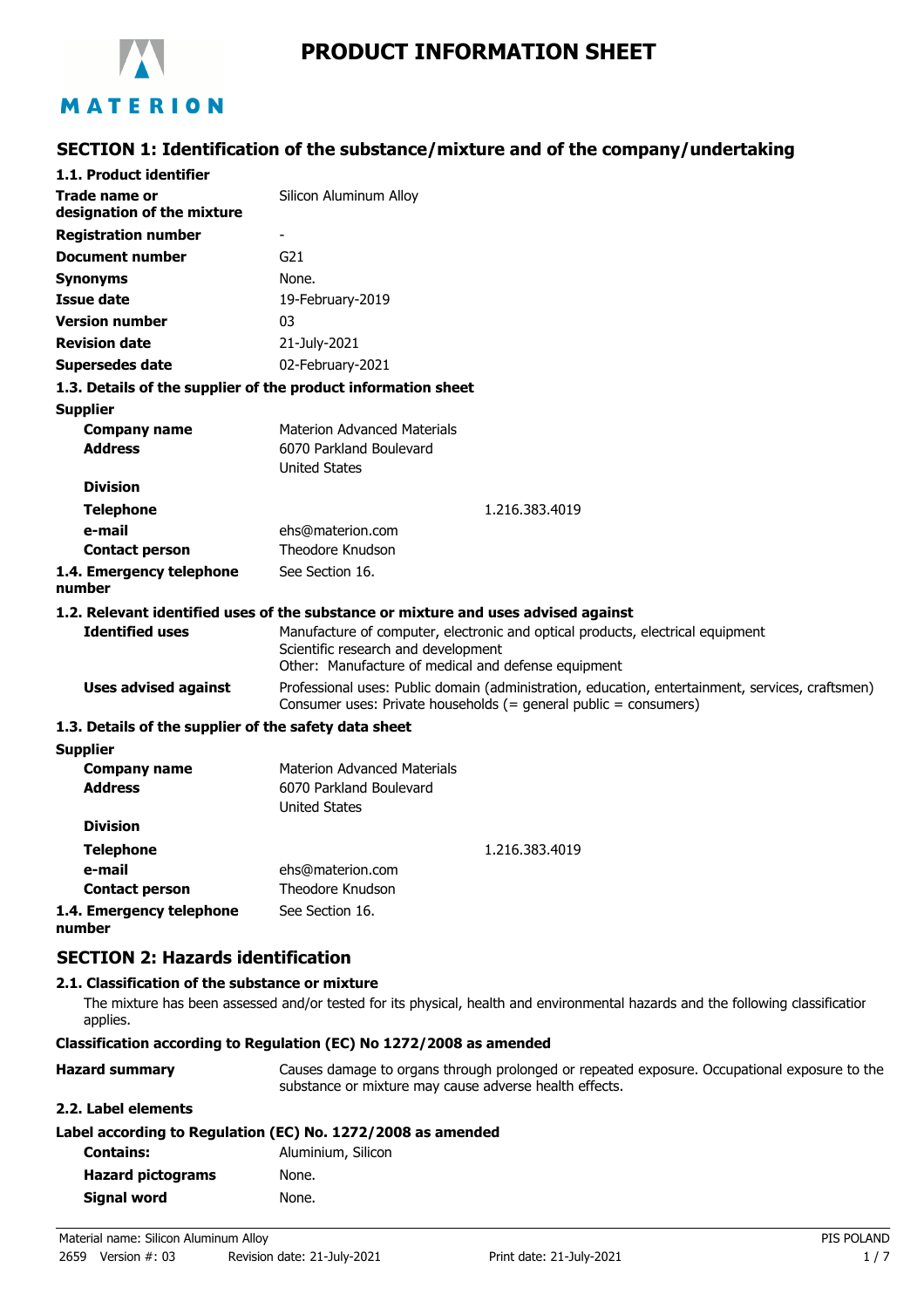| <b>Hazard statements</b>          | The material as sold in solid form is generally not considered hazardous. However, if the process<br>involves grinding, melting, cutting or any other process that causes a release of dust or fumes,<br>hazardous levels of airborne particulate could be generated. |
|-----------------------------------|-----------------------------------------------------------------------------------------------------------------------------------------------------------------------------------------------------------------------------------------------------------------------|
| <b>Precautionary statements</b>   |                                                                                                                                                                                                                                                                       |
| <b>Prevention</b>                 | Observe good industrial hygiene practices.                                                                                                                                                                                                                            |
| <b>Response</b>                   |                                                                                                                                                                                                                                                                       |
| P314                              | Get medical advice/attention if you feel unwell.                                                                                                                                                                                                                      |
| <b>Storage</b>                    | Store away from incompatible materials.                                                                                                                                                                                                                               |
| <b>Disposal</b>                   |                                                                                                                                                                                                                                                                       |
| P501                              | Dispose of contents/container in accordance with local/regional/national/international regulations.                                                                                                                                                                   |
| Supplemental label<br>information | For further information, please contact the Product Stewardship Department at $+1.800.862.4118$ .                                                                                                                                                                     |
| 2.3. Other hazards                | Not a PBT or vPvB substance or mixture.                                                                                                                                                                                                                               |
|                                   |                                                                                                                                                                                                                                                                       |

## **SECTION 3: Composition/information on ingredients**

### **3.2. Mixtures**

### **General information**

| <b>Chemical name</b> |                          | $\frac{0}{0}$ | No.                    | CAS-No. / EC REACH Registration No. Index No. |   | <b>Notes</b> |
|----------------------|--------------------------|---------------|------------------------|-----------------------------------------------|---|--------------|
| Silicon              |                          | 75 - 90       | 7440-21-3<br>231-130-8 | $\overline{\phantom{0}}$                      | - |              |
|                      | <b>Classification: -</b> |               |                        |                                               |   |              |
| Aluminium            |                          | $10 - 25$     | 7429-90-5<br>231-072-3 | 01-2119529243-45-0056 013-002-00-1            |   |              |
|                      | <b>Classification: -</b> |               |                        |                                               |   |              |

### **SECTION 4: First aid measures**

| General information                                                                      | If you feel unwell, seek medical advice (show the label where possible). Ensure that medical<br>personnel are aware of the material(s) involved, and take precautions to protect themselves. |
|------------------------------------------------------------------------------------------|----------------------------------------------------------------------------------------------------------------------------------------------------------------------------------------------|
| 4.1. Description of first aid measures                                                   |                                                                                                                                                                                              |
| <b>Inhalation</b>                                                                        | Move to fresh air. Call a physician if symptoms develop or persist.                                                                                                                          |
| <b>Skin contact</b>                                                                      | Wash off with soap and water. Get medical attention if irritation develops and persists.                                                                                                     |
| Eye contact                                                                              | Rinse with water. Get medical attention if irritation develops and persists.                                                                                                                 |
| <b>Ingestion</b>                                                                         | Rinse mouth. Get medical attention if symptoms occur.                                                                                                                                        |
| 4.2. Most important<br>symptoms and effects, both<br>acute and delayed                   | Under normal conditions of intended use, this material does not pose a risk to health.                                                                                                       |
| 4.3. Indication of any<br>immediate medical attention<br>and special treatment<br>needed | Not available.                                                                                                                                                                               |
|                                                                                          |                                                                                                                                                                                              |

# **SECTION 5: Firefighting measures**

| <b>General fire hazards</b>                                                                | No unusual fire or explosion hazards noted.                                                |
|--------------------------------------------------------------------------------------------|--------------------------------------------------------------------------------------------|
| 5.1. Extinguishing media<br>Suitable extinguishing<br>media                                | Powder. Dry sand.                                                                          |
| Unsuitable extinguishing<br>media                                                          | Carbon dioxide (CO2).                                                                      |
| 5.2. Special hazards arising<br>from the substance or<br>mixture                           | Non-combustible, substance itself does not burn.                                           |
| 5.3. Advice for firefighters<br><b>Special protective</b><br>equipment for<br>firefighters | Wear suitable protective equipment.                                                        |
| <b>Special firefighting</b><br>procedures                                                  | Move containers from fire area if you can do so without risk.                              |
| <b>Specific methods</b>                                                                    | Use standard firefighting procedures and consider the hazards of other involved materials. |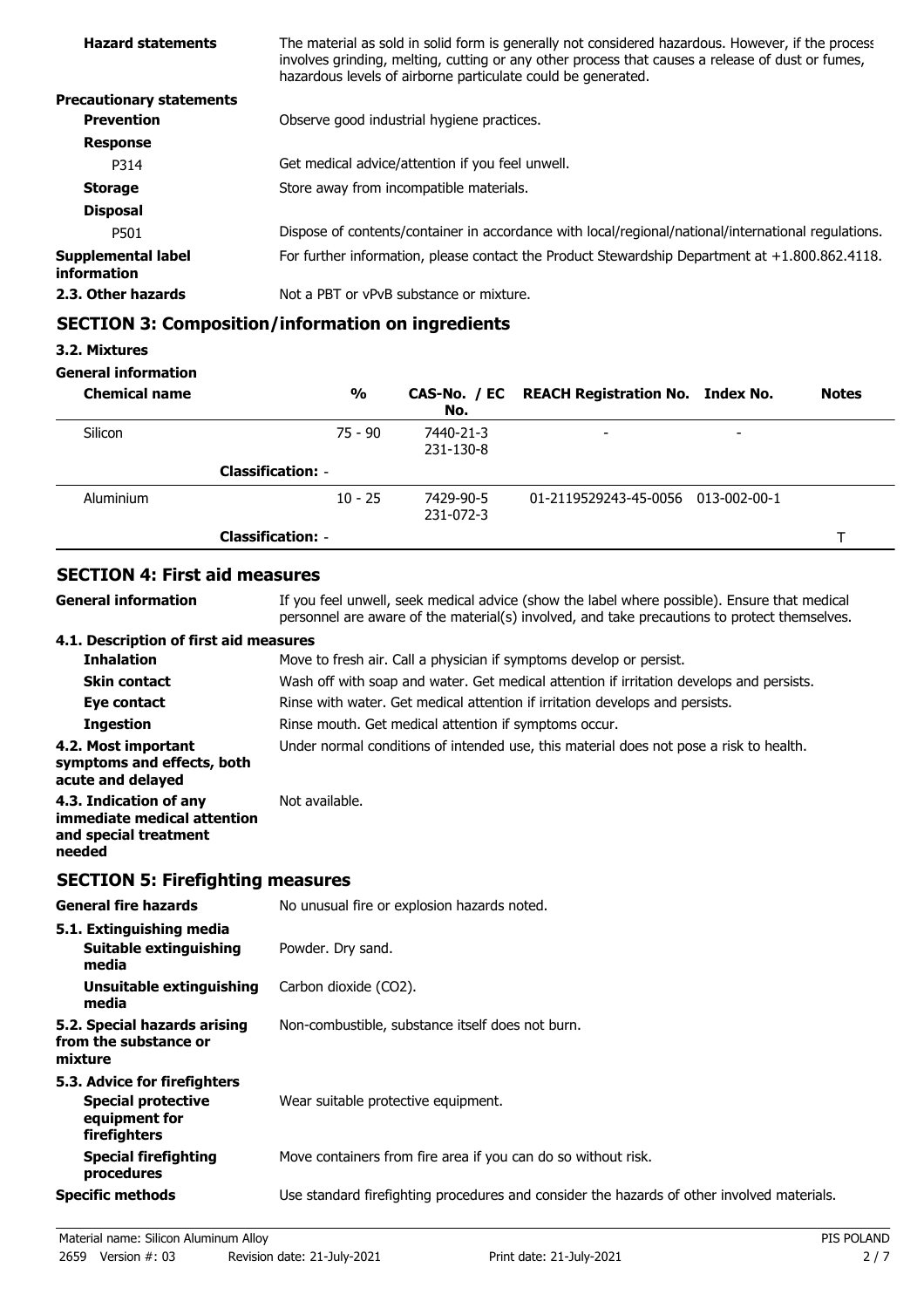### **SECTION 6: Accidental release measures**

|                                                              | 6.1. Personal precautions, protective equipment and emergency procedures                           |
|--------------------------------------------------------------|----------------------------------------------------------------------------------------------------|
| For non-emergency<br>personnel                               | Keep unnecessary personnel away. For personal protection, see section 8 of the PIS.                |
| For emergency<br>responders                                  | Keep unnecessary personnel away. Use personal protection recommended in Section 8 of the PIS.      |
| 6.2. Environmental<br>precautions                            | No special environmental precautions required.                                                     |
| 6.3. Methods and material for<br>containment and cleaning up | Stop the flow of material, if this is without risk. For waste disposal, see section 13 of the PIS. |
| 6.4. Reference to other<br>sections                          | For personal protection, see section 8 of the PIS. For waste disposal, see section 13 of the PIS.  |
| <b>SECTION 7: Handling and storage</b>                       |                                                                                                    |

| 7.1. Precautions for safe<br>handling                                   | Observe good industrial hygiene practices.                          |
|-------------------------------------------------------------------------|---------------------------------------------------------------------|
| 7.2. Conditions for safe<br>storage, including any<br>incompatibilities | Store away from incompatible materials (see Section 10 of the PIS). |
| 7.3. Specific end use(s)                                                | Not available.                                                      |

### **SECTION 8: Exposure controls/personal protection**

### **8.1. Control parameters**

#### **Occupational exposure limits**

**Poland. Ordinance of the Minister of Labour and Social Policy on 6 June 2014 on the maximum permissible concentrations and intensities of harmful health factors in the work environment, Journal of Laws 2014, item 817**

| <b>Components</b>                                    | <b>Type</b>                                                                                                                                                                                                                                                                                                                                                        | <b>Value</b>   | <b>Form</b>          |  |  |  |
|------------------------------------------------------|--------------------------------------------------------------------------------------------------------------------------------------------------------------------------------------------------------------------------------------------------------------------------------------------------------------------------------------------------------------------|----------------|----------------------|--|--|--|
| Aluminium (CAS 7429-90-5)                            | <b>TWA</b>                                                                                                                                                                                                                                                                                                                                                         | $2,5$ mg/m3    | Inhalable fraction.  |  |  |  |
|                                                      |                                                                                                                                                                                                                                                                                                                                                                    | $1,2$ mg/m $3$ | Respirable fraction. |  |  |  |
| <b>Biological limit values</b>                       | No biological exposure limits noted for the ingredient(s).                                                                                                                                                                                                                                                                                                         |                |                      |  |  |  |
| <b>Recommended monitoring</b><br>procedures          | Follow standard monitoring procedures.                                                                                                                                                                                                                                                                                                                             |                |                      |  |  |  |
| <b>Derived no effect levels</b><br>(DNELs)           | Not available.                                                                                                                                                                                                                                                                                                                                                     |                |                      |  |  |  |
| <b>Predicted no effect</b><br>concentrations (PNECs) | Not available.                                                                                                                                                                                                                                                                                                                                                     |                |                      |  |  |  |
| 8.2. Exposure controls                               |                                                                                                                                                                                                                                                                                                                                                                    |                |                      |  |  |  |
| <b>Appropriate engineering</b><br>controls           | Good general ventilation should be used. Ventilation rates should be matched to conditions. If<br>applicable, use process enclosures, local exhaust ventilation, or other engineering controls to<br>maintain airborne levels below recommended exposure limits. If exposure limits have not been<br>established, maintain airborne levels to an acceptable level. |                |                      |  |  |  |
|                                                      | Individual protection measures, such as personal protective equipment                                                                                                                                                                                                                                                                                              |                |                      |  |  |  |
| <b>General information</b>                           | Not available.                                                                                                                                                                                                                                                                                                                                                     |                |                      |  |  |  |
| Eye/face protection                                  | If contact is likely, safety glasses with side shields are recommended.                                                                                                                                                                                                                                                                                            |                |                      |  |  |  |
| <b>Skin protection</b>                               |                                                                                                                                                                                                                                                                                                                                                                    |                |                      |  |  |  |
| - Hand protection                                    | Wear gloves to prevent metal cuts and skin abrasions during handling.                                                                                                                                                                                                                                                                                              |                |                      |  |  |  |
| - Other                                              | Wear suitable protective clothing.                                                                                                                                                                                                                                                                                                                                 |                |                      |  |  |  |
| <b>Respiratory protection</b>                        | In case of insufficient ventilation, wear suitable respiratory equipment.                                                                                                                                                                                                                                                                                          |                |                      |  |  |  |
| <b>Thermal hazards</b>                               | Wear appropriate thermal protective clothing, when necessary.                                                                                                                                                                                                                                                                                                      |                |                      |  |  |  |
| <b>Hygiene measures</b>                              | Always observe good personal hygiene measures, such as washing after handling the material and<br>before eating, drinking, and/or smoking. Routinely wash work clothing and protective equipment to<br>remove contaminants.                                                                                                                                        |                |                      |  |  |  |
| <b>Environmental exposure</b><br>controls            | Good general ventilation should be used. Ventilation rates should be matched to conditions. If<br>applicable, use process enclosures, local exhaust ventilation, or other engineering controls to<br>maintain airborne levels below recommended exposure limits. If exposure limits have not been<br>established, maintain airborne levels to an acceptable level. |                |                      |  |  |  |

### **SECTION 9: Physical and chemical properties**

### **9.1. Information on basic physical and chemical properties**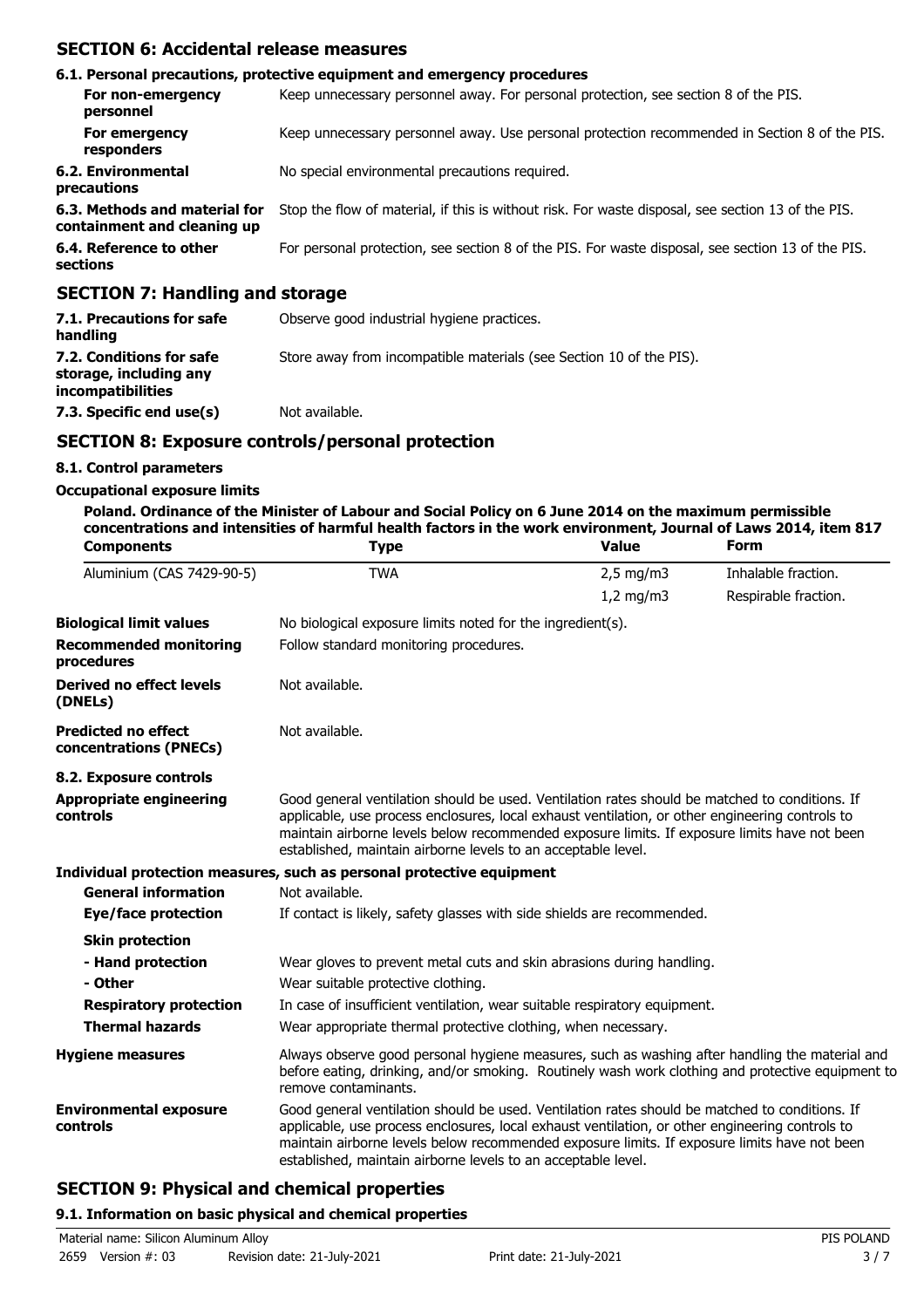| <b>Appearance</b>                                  |                                                            |
|----------------------------------------------------|------------------------------------------------------------|
| <b>Physical state</b>                              | Solid.                                                     |
| <b>Form</b>                                        | Particulate.                                               |
| Colour                                             | Grey.                                                      |
| <b>Odour</b>                                       | None.                                                      |
| <b>Odour threshold</b>                             | Not applicable.                                            |
| рH                                                 | Not applicable.                                            |
| <b>Melting point/freezing point</b>                | 580 - 1360 °C (1076 - 2480 °F) estimated / Not applicable. |
| Initial boiling point and<br>boiling range         | Not applicable.                                            |
| <b>Flash point</b>                                 | Not applicable.                                            |
| <b>Evaporation rate</b>                            | Not applicable.                                            |
| <b>Flammability (solid, gas)</b>                   | None known.                                                |
| Upper/lower flammability or explosive limits       |                                                            |
| <b>Explosive limit - lower (</b><br>%)             | Not applicable.                                            |
| <b>Explosive limit - lower (</b><br>%) temperature | Not applicable.                                            |
| <b>Explosive limit - upper</b><br>(%)              | Not applicable.                                            |
| <b>Explosive limit - upper (</b><br>%) temperature | Not applicable.                                            |
| <b>Vapour pressure</b>                             | Not applicable.                                            |
| <b>Vapour density</b>                              | Not applicable.                                            |
| <b>Relative density</b>                            | Not applicable.                                            |
| Solubility(ies)                                    |                                                            |
| Solubility (water)                                 | Insoluble.                                                 |
| <b>Partition coefficient</b><br>(n-octanol/water)  | Not applicable.                                            |
| <b>Auto-ignition temperature</b>                   | Not applicable.                                            |
| <b>Decomposition temperature</b>                   | Not applicable.                                            |
| <b>Viscosity</b>                                   | Not applicable.                                            |
| <b>Explosive properties</b>                        | Not explosive.                                             |
| <b>Oxidising properties</b>                        | Not oxidising.                                             |
| 9.2. Other information                             |                                                            |
| <b>Bulk density</b>                                | Not applicble.                                             |
| <b>Density</b>                                     | 2,31 - 2,36 g/cm3                                          |
| die alle de l'altres sont les sons de l'altres     |                                                            |

### **SECTION 10: Stability and reactivity**

| 10.1. Reactivity                            | The product is stable and non-reactive under normal conditions of use, storage and transport. |
|---------------------------------------------|-----------------------------------------------------------------------------------------------|
| 10.2. Chemical stability                    | Material is stable under normal conditions.                                                   |
| 10.3. Possibility of hazardous<br>reactions | No dangerous reaction known under conditions of normal use.                                   |
| 10.4. Conditions to avoid                   | Contact with incompatible materials.                                                          |
| 10.5. Incompatible materials                | Acids. Alkalies.                                                                              |
| 10.6. Hazardous<br>decomposition products   | No hazardous decomposition products are known.                                                |

### **SECTION 11: Toxicological information**

**General information** The products are classified as articles and, as such, do not present a physical or health hazard in the present form. If the products are processed or handled in ways that generate particles (dust, fume, particles and/or powder), a potential health hazard could exist and risk management measures must be taken to minimize risk.

#### **Information on likely routes of exposure**

| <b>Inhalation</b>   | No adverse effects due to inhalation are expected. |
|---------------------|----------------------------------------------------|
| <b>Skin contact</b> | Not likely, due to the form of the product.        |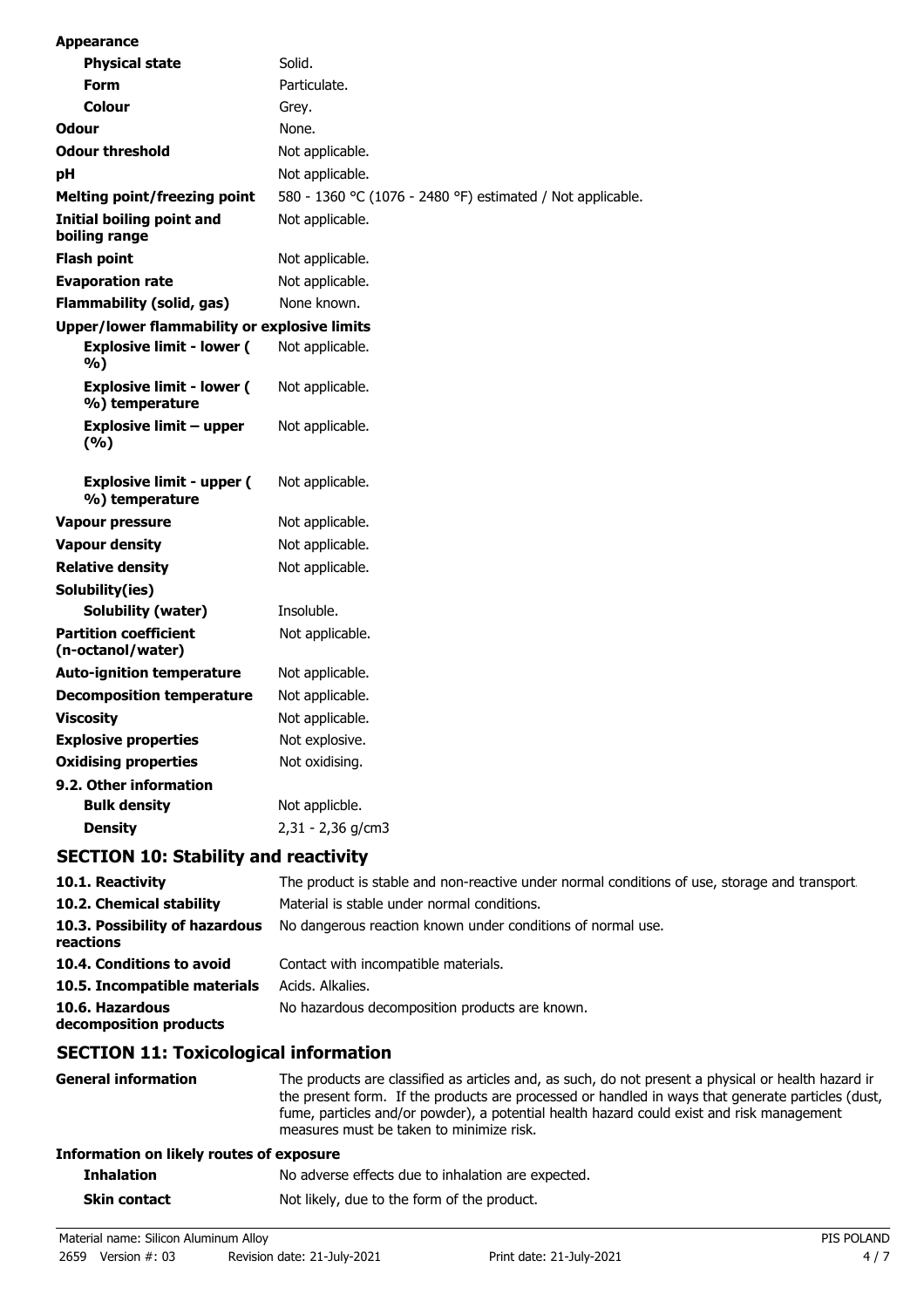| Eye contact                                                | Not likely, due to the form of the product.       |  |  |
|------------------------------------------------------------|---------------------------------------------------|--|--|
| <b>Ingestion</b>                                           | Expected to be a low ingestion hazard.            |  |  |
| <b>Symptoms</b>                                            | None known.                                       |  |  |
| 11.1. Information on toxicological effects                 |                                                   |  |  |
| <b>Acute toxicity</b>                                      | None known.                                       |  |  |
| <b>Skin corrosion/irritation</b>                           | Not likely, due to the form of the product.       |  |  |
| Serious eye damage/eye<br>irritation                       | None known.                                       |  |  |
| <b>Respiratory sensitisation</b>                           | Not a respiratory sensitizer.                     |  |  |
| <b>Skin sensitisation</b>                                  | Not a skin sensitiser.                            |  |  |
| <b>Germ cell mutagenicity</b>                              | Not classified.                                   |  |  |
| Carcinogenicity                                            | Not classifiable as to carcinogenicity to humans. |  |  |
| <b>Reproductive toxicity</b>                               | Not classified.                                   |  |  |
| <b>Specific target organ toxicity</b><br>- single exposure | Not classified.                                   |  |  |
| Specific target organ toxicity<br>- repeated exposure      | Not classified.                                   |  |  |
| <b>Aspiration hazard</b>                                   | Not an aspiration hazard.                         |  |  |
| Mixture versus substance<br>information                    | No information available.                         |  |  |
| <b>Other information</b>                                   | Not available.                                    |  |  |

### **SECTION 12: Ecological information**

**12.1. Toxicity** Based on available data, the classification criteria are not met for hazardous to the aquatic environment.

| <b>Product</b>                                            |                                                                                                                                                                                            | <b>Species</b> | <b>Test Results</b>           |  |
|-----------------------------------------------------------|--------------------------------------------------------------------------------------------------------------------------------------------------------------------------------------------|----------------|-------------------------------|--|
| Silicon Aluminum Alloy                                    |                                                                                                                                                                                            |                |                               |  |
| <b>Aquatic</b>                                            |                                                                                                                                                                                            |                |                               |  |
| Acute                                                     |                                                                                                                                                                                            |                |                               |  |
| <b>Fish</b>                                               | LC50                                                                                                                                                                                       | Fish           | 1,24 mg/l, 96 hours estimated |  |
| 12.2. Persistence and<br>degradability                    | No data is available on the degradability of any ingredients in the mixture.                                                                                                               |                |                               |  |
| 12.3. Bioaccumulative<br>potential                        | No data available.                                                                                                                                                                         |                |                               |  |
| <b>Partition coefficient</b><br>n-octanol/water (log Kow) | Not available.                                                                                                                                                                             |                |                               |  |
| <b>Bioconcentration factor (BCF)</b>                      | Not available.                                                                                                                                                                             |                |                               |  |
| 12.4. Mobility in soil                                    | No data available.                                                                                                                                                                         |                |                               |  |
| 12.5. Results of PBT and<br><b>vPvB</b> assessment        | Not a PBT or vPvB substance or mixture.                                                                                                                                                    |                |                               |  |
| 12.6. Other adverse effects                               | No other adverse environmental effects (e.g. ozone depletion, photochemical ozone creation<br>potential, endocrine disruption, global warming potential) are expected from this component. |                |                               |  |

# **SECTION 13: Disposal considerations**

#### **13.1. Waste treatment methods**

| Residual waste                                                       | Dispose of in accordance with local regulations. Empty containers or liners may retain some product<br>residues. This material and its container must be disposed of in a safe manner (see: Disposal<br>instructions).                                |
|----------------------------------------------------------------------|-------------------------------------------------------------------------------------------------------------------------------------------------------------------------------------------------------------------------------------------------------|
| <b>Contaminated packaging</b>                                        | Since emptied containers may retain product residue, follow label warnings even after container is<br>emptied. Empty containers should be taken to an approved waste handling site for recycling or<br>disposal.                                      |
| EU waste code                                                        | The Waste code should be assigned in discussion between the user, the producer and the waste<br>disposal company.                                                                                                                                     |
| <b>Disposal</b><br>methods/information<br><b>Special precautions</b> | Collect and reclaim or dispose in sealed containers at licensed waste disposal site. Dispose of<br>contents/container in accordance with local/regional/national/international regulations.<br>Dispose in accordance with all applicable regulations. |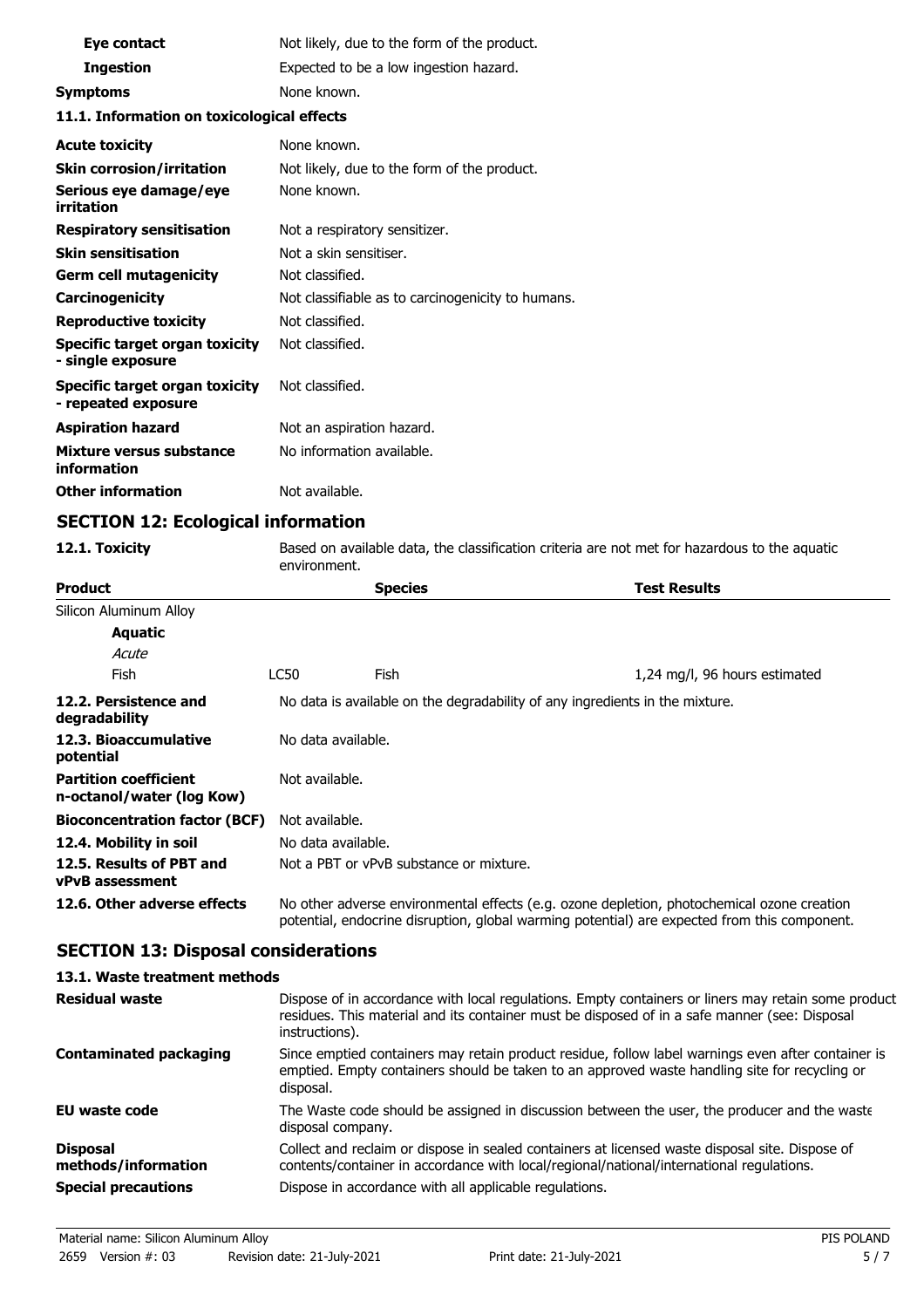### **SECTION 14: Transport information**

#### **ADR**

14.1. - 14.6.: Not regulated as dangerous goods. **RID**

14.1. - 14.6.: Not regulated as dangerous goods.

### **ADN**

14.1. - 14.6.: Not regulated as dangerous goods.

### **IATA**

14.1. - 14.6.: Not regulated as dangerous goods.

#### **IMDG**

14.1. - 14.6.: Not regulated as dangerous goods.

### **SECTION 15: Regulatory information**

**15.1. Safety, health and environmental regulations/legislation specific for the substance or mixture**

### **EU regulations**

**Regulation (EC) No. 1005/2009 on substances that deplete the ozone layer, Annex I and II, as amended** Not listed.

**Regulation (EU) 2019/1021 On persistent organic pollutants (recast), as amended**

Not listed.

**Regulation (EU) No. 649/2012 concerning the export and import of dangerous chemicals, Annex I, Part 1 as amended**

Not listed.

**Regulation (EU) No. 649/2012 concerning the export and import of dangerous chemicals, Annex I, Part 2 as amended**

Not listed.

**Regulation (EU) No. 649/2012 concerning the export and import of dangerous chemicals, Annex I, Part 3 as amended**

Not listed.

**Regulation (EU) No. 649/2012 concerning the export and import of dangerous chemicals, Annex V as amended** Not listed.

**Regulation (EC) No. 166/2006 Annex II Pollutant Release and Transfer Registry, as amended** Aluminium (CAS 7429-90-5)

**Regulation (EC) No. 1907/2006, REACH Article 59(10) Candidate List as currently published by ECHA** Not listed.

### **Authorisations**

**Regulation (EC) No. 1907/2006, REACH Annex XIV Substances subject to authorization, as amended** Not listed.

### **Restrictions on use**

**Regulation (EC) No. 1907/2006, REACH Annex XVII Substances subject to restriction on marketing and use as amended**

Not listed.

**Directive 2004/37/EC: on the protection of workers from the risks related to exposure to carcinogens and mutagens at work, as amended.**

Not listed.

### **Other EU regulations**

**Directive 2012/18/EU on major accident hazards involving dangerous substances, as amended**

Aluminium (CAS 7429-90-5)

**Other regulations**

The product is classified and labelled in accordance with Regulation (EC) 1272/2008 (CLP Regulation) as amended.